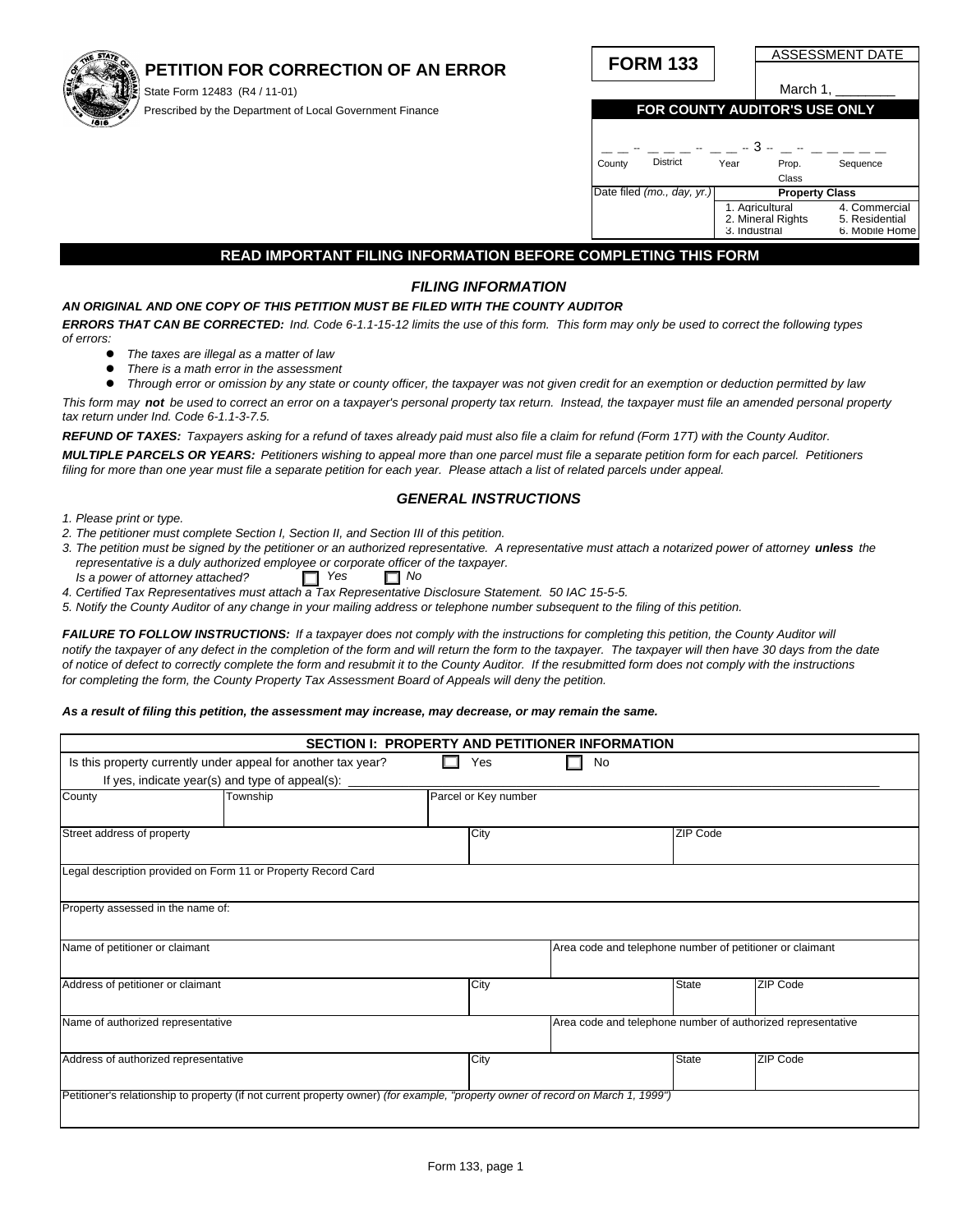| <b>SECTION II: DESCRIPTION OF ERROR</b>                                                                                                                                                                                                                                                                                                                                   |      |                                |       |
|---------------------------------------------------------------------------------------------------------------------------------------------------------------------------------------------------------------------------------------------------------------------------------------------------------------------------------------------------------------------------|------|--------------------------------|-------|
|                                                                                                                                                                                                                                                                                                                                                                           | Land | Improvements                   | Total |
| The property described in SECTION I is currently assessed at:                                                                                                                                                                                                                                                                                                             | \$   | \$                             | \$    |
| The petitioner contends that the property should be assessed at:                                                                                                                                                                                                                                                                                                          | \$   | \$                             | \$    |
| The requested change in value is justified because the following error was made:<br>the taxes, as a matter of law, were illegal.<br>there was a mathematical error in computing the assessment.<br>through error or omission by any state or county officer the taxpayer was not given credit for an exemption or deduction permitted by law.                             |      |                                |       |
| Give specific reasons why you contend an error was made. For example, the total assessed value is greater than the sum of the land value<br>and the improvement value. (Do not give conclusions such as there is a math error in the assessment.)                                                                                                                         |      |                                |       |
|                                                                                                                                                                                                                                                                                                                                                                           |      |                                |       |
|                                                                                                                                                                                                                                                                                                                                                                           |      |                                |       |
|                                                                                                                                                                                                                                                                                                                                                                           |      |                                |       |
|                                                                                                                                                                                                                                                                                                                                                                           |      |                                |       |
|                                                                                                                                                                                                                                                                                                                                                                           |      |                                |       |
|                                                                                                                                                                                                                                                                                                                                                                           |      |                                |       |
|                                                                                                                                                                                                                                                                                                                                                                           |      |                                |       |
|                                                                                                                                                                                                                                                                                                                                                                           |      |                                |       |
| <b>SECTION III: SIGNATURES</b><br>PETITIONER, TAXPAYER, OR DULY AUTHORIZED EMPLOYEE OR CORPORATE OFFICER OF THE TAXPAYER                                                                                                                                                                                                                                                  |      |                                |       |
| I certify that my entries are accurate to the best of my knowledge and belief. I also understand that by appealing my<br>assessment, my assessment may increase, may decrease, or may remain the same.                                                                                                                                                                    |      |                                |       |
| Date signed (month, day, year)<br>Signature of petitioner, taxpayer, or duly authorized officer                                                                                                                                                                                                                                                                           |      |                                |       |
| Printed or typed name of petitioner, taxpayer, or duly authorized officer                                                                                                                                                                                                                                                                                                 |      | Title (please print or type)   |       |
| <b>TAX REPRESENTATIVE</b>                                                                                                                                                                                                                                                                                                                                                 |      |                                |       |
| I certify that the entries above are accurate to the best of my knowledge and belief. I certify that I have viewed this property,<br>the property record card, and the Form 11 or Form 113, and that I have the authority to file this appeal on behalf of the taxpayer.<br>I certify that I have made all necessary disclosures to my client, pursuant to 50 IAC 15-5-5. |      |                                |       |
| Signature of tax representative                                                                                                                                                                                                                                                                                                                                           |      | Date signed (month, day, year) |       |
| Printed or typed name of tax representative                                                                                                                                                                                                                                                                                                                               |      |                                |       |
| <b>ATTORNEY REPRESENTATIVE</b>                                                                                                                                                                                                                                                                                                                                            |      |                                |       |
| I certify that the entries above are accurate to the best of my knowledge and belief.                                                                                                                                                                                                                                                                                     |      |                                |       |
| Signature of attorney representative                                                                                                                                                                                                                                                                                                                                      |      | Date signed (month, day, year) |       |
| Printed or typed name of attorney representative                                                                                                                                                                                                                                                                                                                          |      | Attorney number                |       |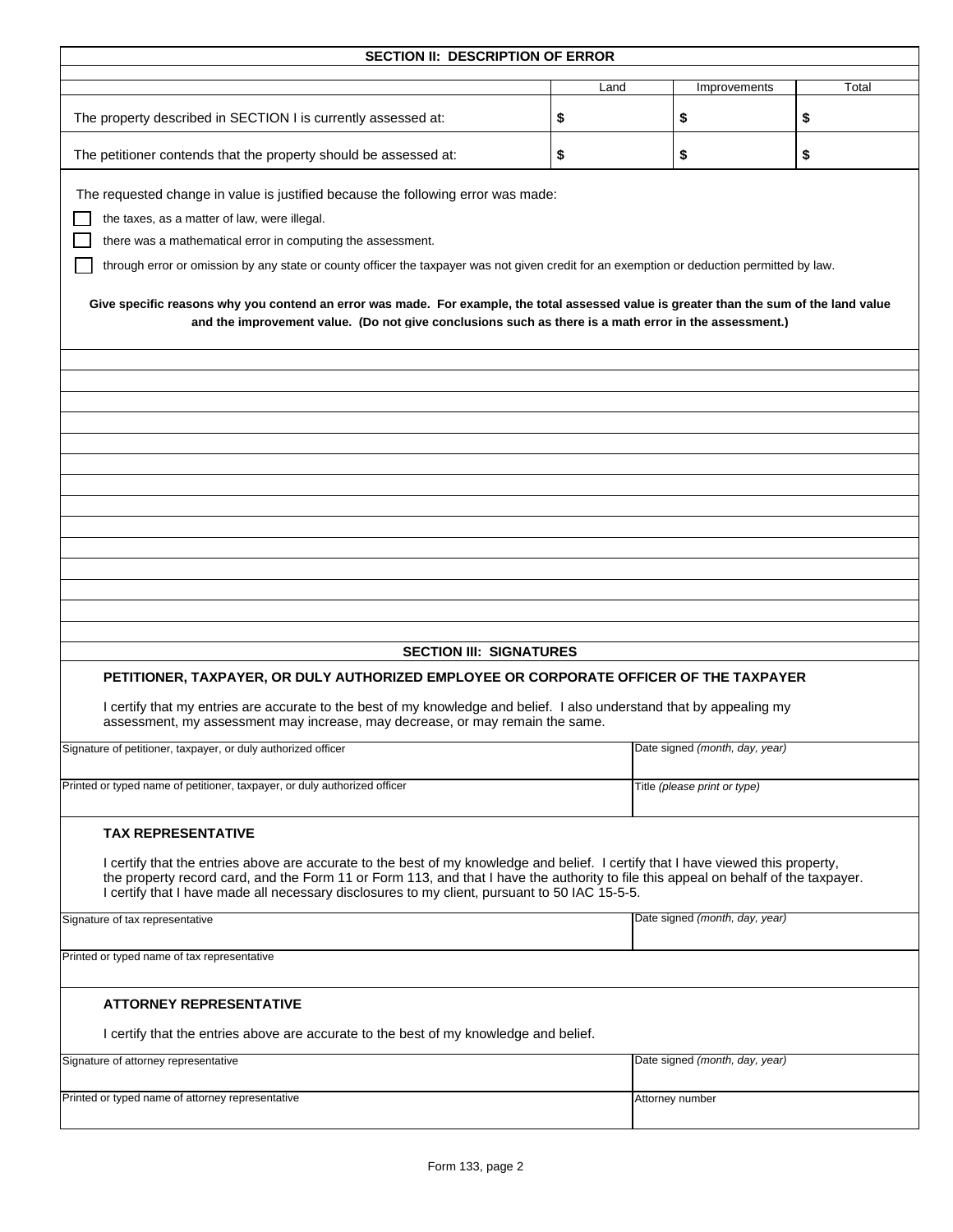# **SECTION IV: PETITION FOR CORRECTION OF ERROR APPROVAL OR DISAPPROVAL** *(for use by county and township officials only)*

 Signature of approval by two (2) of the three (3) local officials is sufficient to correct the error, unless the assessment was made or determined by the State Board of Tax Commissioners (before January 1, 2002) or the Department of Local Government Finance (after January 1, 2002).

| <b>SIGNATURE OF APPROVAL</b> | SIGNATURE OF DISAPPROVAL | DATE (month, day, year) |
|------------------------------|--------------------------|-------------------------|
| <b>County Assessor</b>       | <b>County Assessor</b>   |                         |
|                              |                          |                         |
| <b>County Auditor</b>        | <b>County Auditor</b>    |                         |
|                              |                          |                         |
| <b>Township Assessor</b>     | <b>Township Assessor</b> |                         |
|                              |                          |                         |

| SECTION V: FOR COUNTY PROPERTY TAX ASSESSMENT BOARD OF APPEALS TO NOTIFY PETITIONER OF DETERMINATION<br>(do not substitute Form 115)                                                                |                                |                                              |  |
|-----------------------------------------------------------------------------------------------------------------------------------------------------------------------------------------------------|--------------------------------|----------------------------------------------|--|
| The County Property Tax Assessment Board of Appeals has determined the assessed value of the property to be:                                                                                        |                                |                                              |  |
|                                                                                                                                                                                                     |                                |                                              |  |
|                                                                                                                                                                                                     |                                |                                              |  |
| Please provide explanation of determination: ___________________________________                                                                                                                    |                                |                                              |  |
|                                                                                                                                                                                                     |                                |                                              |  |
|                                                                                                                                                                                                     |                                |                                              |  |
|                                                                                                                                                                                                     |                                |                                              |  |
|                                                                                                                                                                                                     |                                |                                              |  |
|                                                                                                                                                                                                     |                                |                                              |  |
|                                                                                                                                                                                                     |                                |                                              |  |
|                                                                                                                                                                                                     |                                |                                              |  |
|                                                                                                                                                                                                     |                                |                                              |  |
|                                                                                                                                                                                                     |                                |                                              |  |
|                                                                                                                                                                                                     |                                |                                              |  |
|                                                                                                                                                                                                     |                                |                                              |  |
|                                                                                                                                                                                                     |                                |                                              |  |
|                                                                                                                                                                                                     |                                |                                              |  |
|                                                                                                                                                                                                     |                                |                                              |  |
|                                                                                                                                                                                                     |                                |                                              |  |
|                                                                                                                                                                                                     |                                |                                              |  |
|                                                                                                                                                                                                     |                                |                                              |  |
| Signature of County Property Tax Board of Appeals member                                                                                                                                            | Date signed (month, day, year) | Date mailed to petitioner (month, day, year) |  |
| This notice shall be mailed to both the petitioner and authorized representative. Copies of this determination shall be<br>forwarded to the County Assessor, Township Assessor, and County Auditor. |                                |                                              |  |